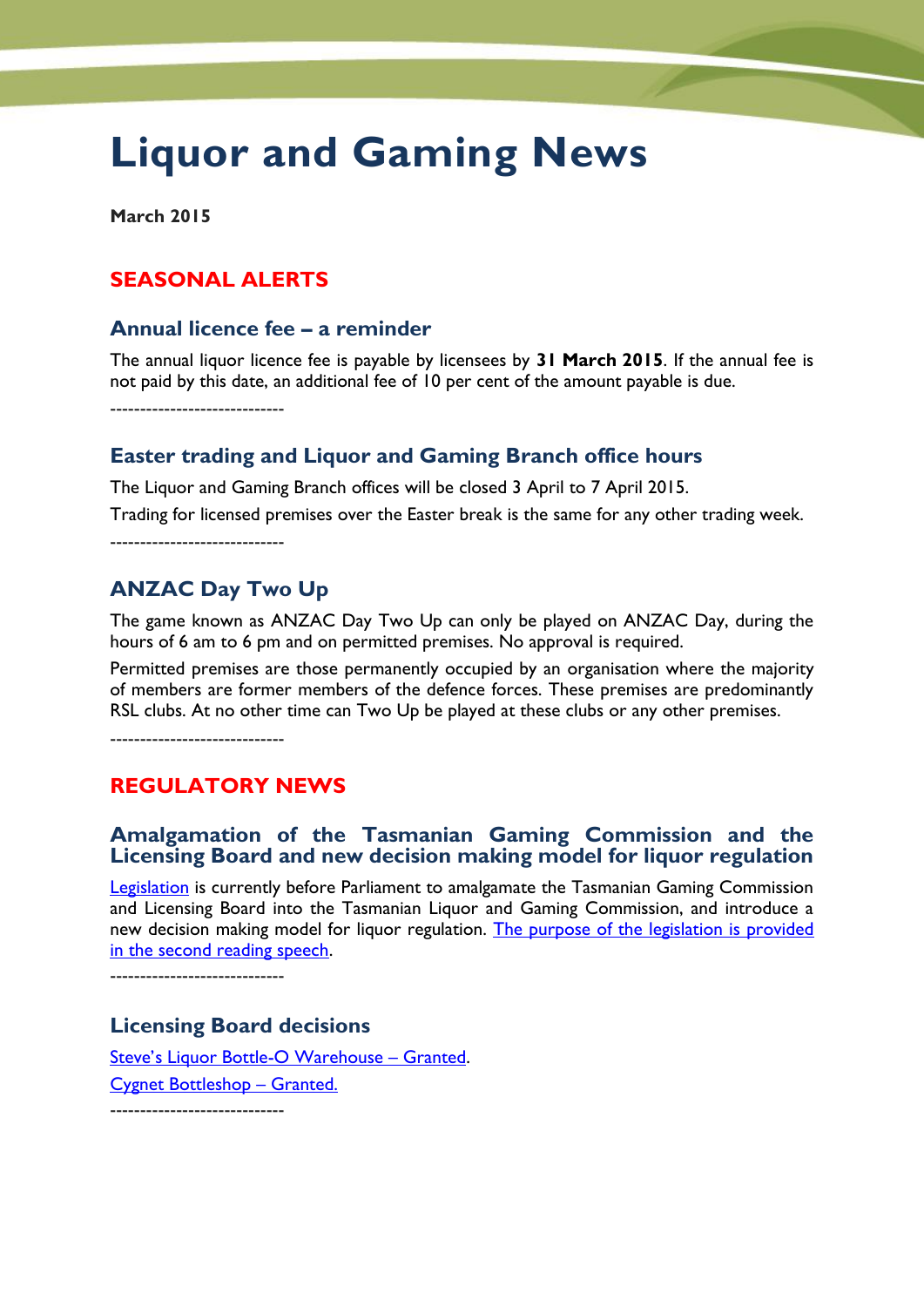# **Gambling Support Program – Strategic Framework 2014 – 19**

The Gambling Support Program Strategic Framework 2014 – 2019 guides the delivery of the Department of Health and Human Service public health response to gambling in Tasmania.

The Framework provides a platform for the Gambling Support Program's strategic direction, policy and services and the delivery of a wide range of initiatives to reduce harm from gambling in Tasmania over the next five years.

[A copy of the Gambling Support Program Strategic Framework 2014](http://www.dhhs.tas.gov.au/__data/assets/pdf_file/0006/185568/Gambling_Support_Services_Strategic_Framework_2014-02-10.pdf) – 2019 is available [here.](http://www.dhhs.tas.gov.au/__data/assets/pdf_file/0006/185568/Gambling_Support_Services_Strategic_Framework_2014-02-10.pdf)

----------------------------

# **Social and Economic Impact Study of Gambling in Tasmania**

Part A of the third Social and Economic Impact Study of Gambling in Tasmania was tabled in Parliament on 26 March 2015 and [is available on the Branch's website](http://www.treasury.tas.gov.au/domino/dtf/dtf.nsf/6044ee0c1cf958a2ca256f2500108bba/c4d6d16c4aac53c9ca257d8200177256?OpenDocument).

The report:

- provides an update of components from the first and second studies with an analysis of key trends and comparisons with other states, including, but not limited to an update of the gambling industry structure and characteristics; changes and trends in gambling behaviour; and revenue;
- undertakes a gambling prevalence study to enable comparisons with previous Tasmanian prevalence studies; and
- provides an update of the social and economic impacts of gambling in the same section of local government areas conducted for the 2011 study.

----------------------------

## **Fingerprinting – special employee's licence applications**

The Tasmanian Gaming Commission has determined effective **1 May 2015**, that, in keeping with national trends, it will no longer require special employee's licence applicants to have fingerprints taken. The Commission does however reserve the right to have applicants fingerprinted on a case by case basis if required. The Commission will continue to seek a National Police Certificate from Tasmania Police for all applicants.

As of 1 May 2015, special employee's licence applications will reduce to \$177.60.